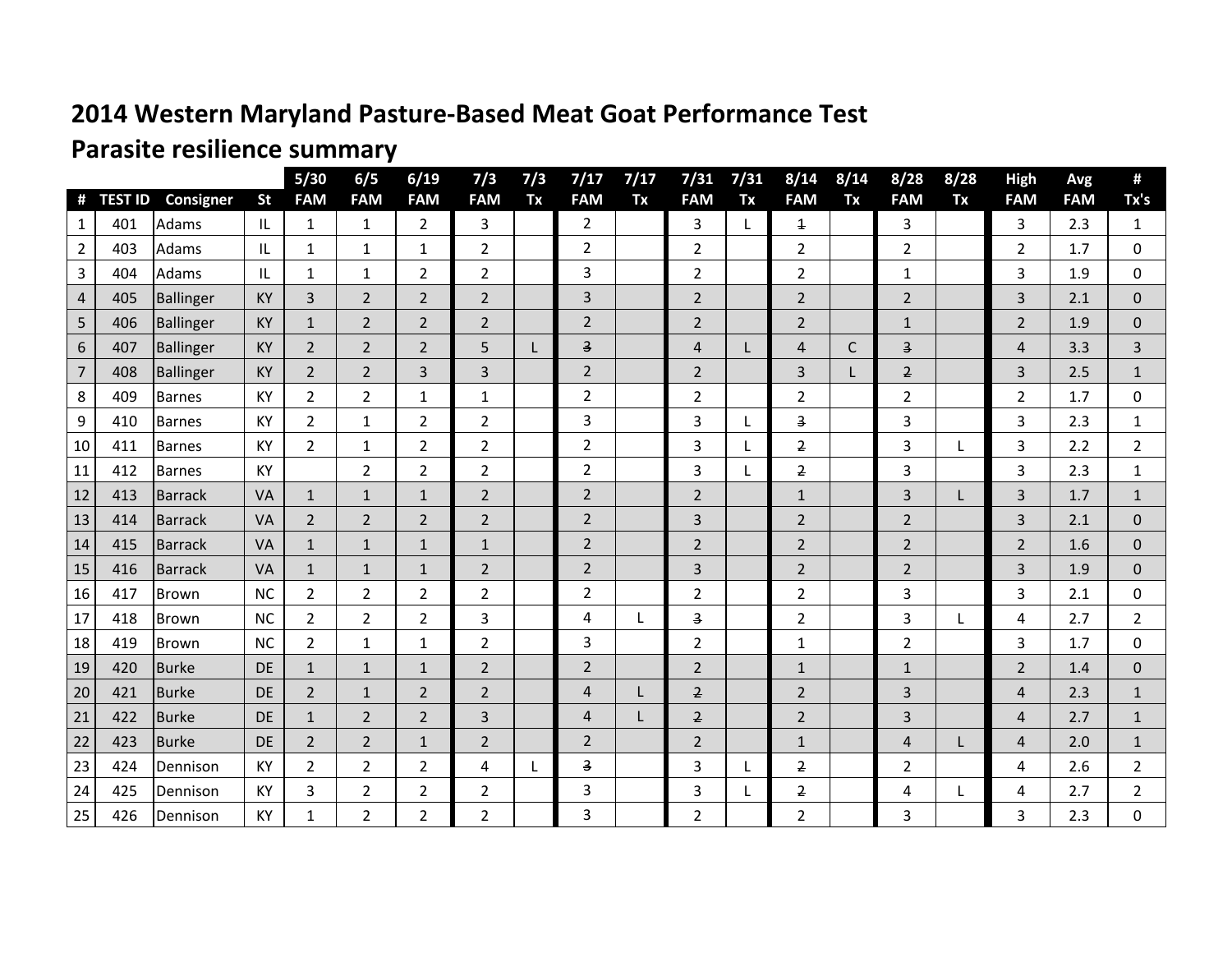|    |                |           |           | $5/30$         | 6/5            | 6/19           | 7/3            | 7/3 | 7/17           | 7/17 | 7/31                    | 7/31 | 8/14                    | 8/14 | 8/28           | 8/28        | High           | Avg        | #                |
|----|----------------|-----------|-----------|----------------|----------------|----------------|----------------|-----|----------------|------|-------------------------|------|-------------------------|------|----------------|-------------|----------------|------------|------------------|
| #  | <b>TEST ID</b> | Consigner | <b>St</b> | <b>FAM</b>     | <b>FAM</b>     | <b>FAM</b>     | <b>FAM</b>     | Tx  | <b>FAM</b>     | Tx   | <b>FAM</b>              | Tx   | <b>FAM</b>              | Tx   | <b>FAM</b>     | Tx          | <b>FAM</b>     | <b>FAM</b> | Tx's             |
| 26 | 428            | English   | <b>MD</b> | $\mathbf{1}$   | $\mathbf{1}$   | $\mathbf{1}$   | $\overline{2}$ |     | $\overline{2}$ |      | $\overline{2}$          |      | $\overline{2}$          |      | 3              |             | 3              | 1.9        | $\mathbf 0$      |
| 27 | 429            | Glover    | <b>MD</b> | $\overline{2}$ | $\overline{2}$ | $\overline{2}$ | $\overline{2}$ |     | 3              |      | $\overline{2}$          |      | $\mathbf{1}$            |      | $\overline{2}$ |             | 3              | 2.0        | 0                |
| 28 | 430            | Glover    | <b>MD</b> | $\mathbf{1}$   | $\mathbf 1$    | $1\,$          | $\overline{2}$ |     | 3              |      | $\overline{2}$          |      | $\overline{2}$          |      | $\overline{2}$ |             | 3              | 1.9        | $\mathbf 0$      |
| 29 | 431            | Glover    | <b>MD</b> | $\mathbf{1}$   | $\mathbf 1$    | $1\,$          | $\overline{2}$ |     | $\overline{2}$ |      | $\overline{2}$          |      | $\overline{2}$          |      | $\overline{2}$ |             | $\overline{2}$ | 1.7        | $\mathbf 0$      |
| 30 | 432            | Heise     | PA        | $\mathbf{1}$   | $\overline{2}$ | $\overline{2}$ | $\overline{2}$ |     | 3              |      | 3                       |      | 4                       | L    | 4              | $\mathsf C$ | $\overline{4}$ | 2.7        | $\overline{2}$   |
| 31 | 433            | Heise     | PA        | $\overline{2}$ | $\mathbf 1$    | $1\,$          | $\overline{2}$ |     | $\overline{2}$ |      | $\overline{2}$          |      | $\mathbf{1}$            |      | $\mathbf{1}$   |             | $\overline{2}$ | 1.4        | $\mathbf 0$      |
| 32 | 434            | Heise     | PA        | $\mathbf{1}$   | $\mathbf 1$    | $\mathbf{1}$   | $\overline{2}$ |     | $\overline{2}$ |      | $\mathbf{1}$            |      | $\mathbf{1}$            |      | $\overline{2}$ |             | $\overline{2}$ | 1.4        | $\mathbf 0$      |
| 33 | 435            | Larr      | IN        | $\overline{2}$ | $\overline{2}$ | 3              | $\overline{2}$ |     | 4              | L    | 3                       | L    | $\overline{2}$          |      | $\overline{2}$ |             | 4              | 2.6        | 2                |
| 34 | 436            | Larr      | IN        | $\overline{2}$ | $\mathbf{1}$   | $\overline{2}$ | $\overline{2}$ |     | $\overline{2}$ |      | 3                       | L    | $\overline{2}$          |      | 2              |             | 3              | 2.0        | $\mathbf{1}$     |
| 35 | 438            | Loos      | IL        | $\overline{2}$ | $\overline{2}$ | $\overline{2}$ | $\overline{2}$ |     | $\overline{2}$ |      | $\overline{2}$          |      | $\mathbf{1}$            |      | $\overline{2}$ |             | $\overline{2}$ | 1.9        | $\mathbf 0$      |
| 36 | 440            | Loos      | IL        | $\overline{2}$ | $\overline{2}$ | 3              | $\overline{2}$ |     | 3              |      | 3                       |      | $\overline{2}$          |      | $\overline{2}$ |             | 3              | 2.4        | $\Omega$         |
| 37 | 441            | Majancsik | KY        | $\mathbf 1$    | $\overline{2}$ | $\overline{2}$ | 3              |     | $\mathbf 2$    |      | 3                       |      | 2                       |      | 1              |             | 3              | 2.1        | 0                |
| 38 | 442            | Majancsik | KY        | 1              | $\mathbf{1}$   | $1\,$          | 3              |     | 4              | L.   | 3                       |      | $\overline{2}$          |      | 1              |             | 4              | 2.0        | 1                |
| 39 | 443            | Majancsik | KY        | $\mathbf 1$    | $\mathbf 1$    | $\mathbf 1$    | $\overline{2}$ |     | $\overline{2}$ |      | $\overline{2}$          |      | $\mathbf{1}$            |      | 1              |             | $\overline{2}$ | 1.4        | 0                |
| 40 | 444            | Majancsik | KY        | $\mathbf{1}$   | $\mathbf{1}$   | $\overline{2}$ | $\mathbf{1}$   |     | $\overline{2}$ |      | $\overline{2}$          |      | 2                       |      | 2              |             | $\overline{2}$ | 1.7        | $\mathbf 0$      |
| 41 | 445            | Murphy    | NJ        | $\mathbf{1}$   | $\mathbf 1$    | $\overline{2}$ | $\overline{2}$ |     | $\overline{2}$ |      | $\overline{2}$          |      | $\overline{2}$          |      | $\overline{2}$ |             | $\overline{2}$ | 1.9        | $\overline{0}$   |
| 42 | 446            | Murphy    | <b>NJ</b> | $\overline{2}$ | $\overline{2}$ | $\mathbf{1}$   | $\overline{2}$ |     | $\overline{2}$ |      | $\overline{2}$          |      | $\overline{2}$          |      | 3              |             | 3              | 2.0        | $\mathbf 0$      |
| 43 | 447            | Murphy    | <b>NJ</b> | $\overline{2}$ | $\sqrt{2}$     | $\overline{2}$ | $\overline{2}$ |     | $\overline{2}$ |      | $\overline{2}$          |      | $\overline{2}$          |      | $\overline{2}$ |             | $\overline{2}$ | 2.0        | $\mathbf 0$      |
| 44 | 448            | Murphy    | NJ        | $\mathbf{1}$   | $\mathbf 1$    | $\mathbf 1$    | $\mathbf 1$    |     | $\overline{2}$ |      | $\overline{2}$          |      | $\mathbf{1}$            |      | $\overline{2}$ |             | 2              | 1.4        | $\boldsymbol{0}$ |
| 45 | 449            | Nelson    | <b>MD</b> | $\mathbf{1}$   | $\overline{2}$ | $\mathbf 1$    | 3              |     | 4              | LC   | 2                       |      | 2                       |      | 2              |             | 4              | 2.3        | 1                |
| 46 | 450            | Nelson    | <b>MD</b> | 1              | $\overline{2}$ | $\mathbf{1}$   | $\overline{2}$ |     | $\overline{2}$ |      | $\overline{2}$          |      | 2                       |      | $\overline{2}$ |             | $\overline{2}$ | 1.9        | $\boldsymbol{0}$ |
| 47 | 451            | Nelson    | <b>MD</b> | $\overline{2}$ | $\overline{2}$ | $\overline{2}$ | 3              |     | 3              |      | $\overline{2}$          |      | 2                       |      | $\overline{2}$ |             | 3              | 2.3        | $\boldsymbol{0}$ |
| 48 | 452            | Patrick   | <b>KY</b> | $\overline{2}$ | $\overline{2}$ | $\overline{2}$ | $\overline{2}$ |     | 3              |      | $\overline{2}$          |      | $\overline{2}$          |      | 3              | L           | 3              | 2.3        | $\mathbf{1}$     |
| 49 | 453            | Patrick   | KY        | $\overline{2}$ | $\overline{2}$ | $\overline{2}$ | $\mathbf 2$    |     | $\overline{2}$ |      | $\mathbf{1}$            |      | $\mathbf{1}$            |      | $\mathbf{1}$   |             | $\overline{2}$ | 1.6        | $\mathbf 0$      |
| 50 | 454            | Patrick   | KY        | $\overline{2}$ | $\mathbf 1$    | $\mathbf 1$    | $\mathbf 1$    |     | $\overline{2}$ |      | $\overline{2}$          |      | $\overline{2}$          |      | $\overline{2}$ |             | $\overline{2}$ | 1.6        | $\mathbf 0$      |
| 51 | 455            | Peters    | <b>NC</b> | $\overline{2}$ | $\mathbf{1}$   | $\mathbf{1}$   | $\overline{2}$ |     | $\overline{2}$ |      | $\overline{2}$          |      | 1                       |      | 1              |             | $\overline{2}$ | 1.4        | 0                |
| 52 | 456            | Peters    | <b>NC</b> | $\overline{2}$ | $\mathbf{1}$   | $\overline{2}$ | $\overline{2}$ |     | $\overline{2}$ |      | 2                       |      | 1                       |      | 1              |             | $\overline{2}$ | 1.6        | 0                |
| 53 | 457            | Peters    | <b>NC</b> | $\overline{2}$ | $\overline{2}$ | $\overline{2}$ | $\overline{2}$ |     | 3              |      | $\overline{\mathbf{3}}$ | С    | $\overline{\mathbf{1}}$ |      | 2              |             | 3              | 2.2        | $\overline{2}$   |